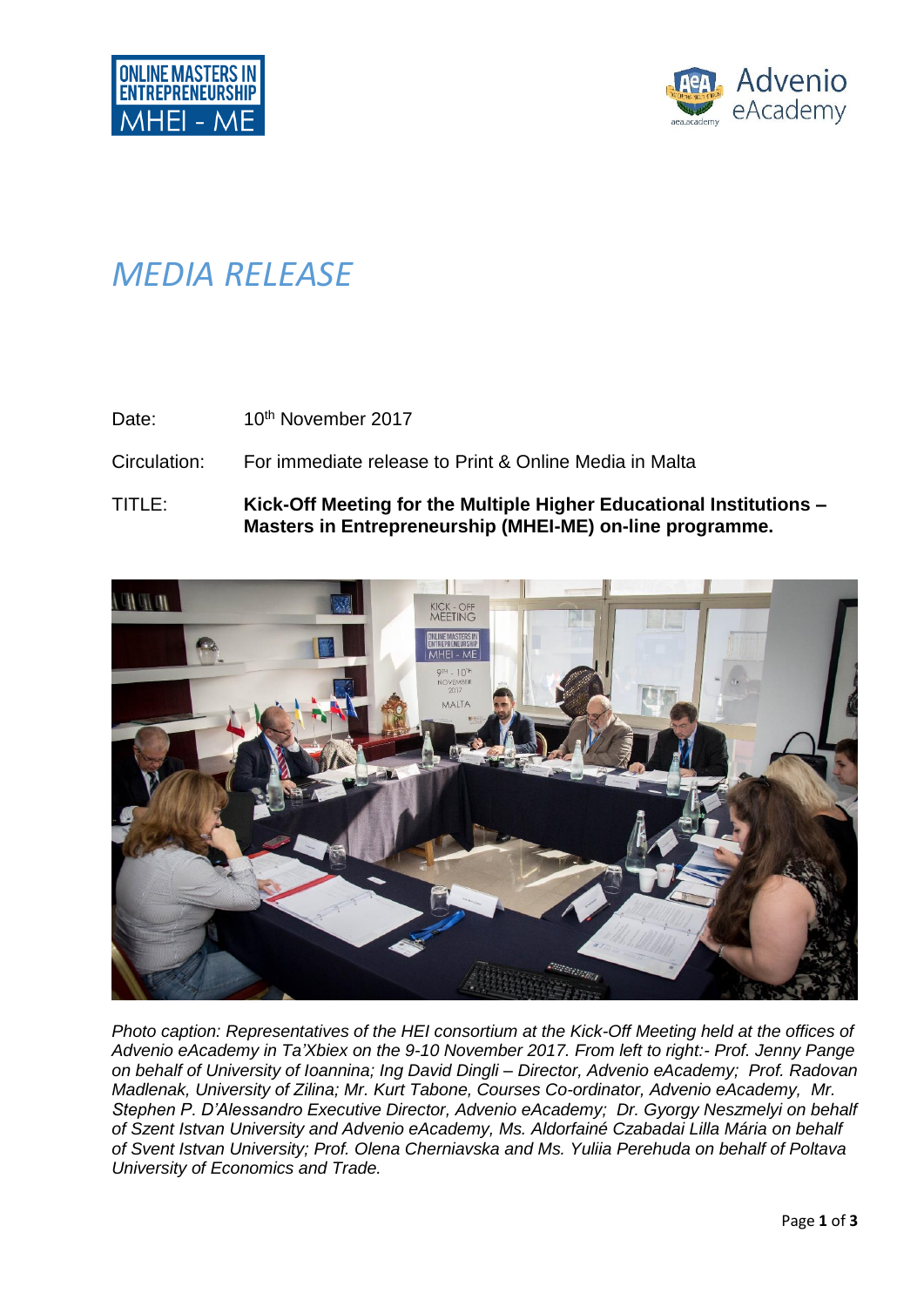



Earlier this month a consortium of six European higher educational institutions, met in Malta to finalise arrangements to launch an innovative on-line programme which is certified by the National Commission for Further & Higher Education in Malta, the NCFHE, and is co-funded by Erasmus+.

This Meeting was the culmination of more than three years of collaborative efforts between six European higher educational institutions, HEIs to develop an eighteen month on-line 90 ECTS Credits Level 7 Masters programme accredited by the NCFHE in Malta for recognition of the degree internationally. The programme was initiated and is led by Advenio eAcademy, the Malta based higher educational institution which pioneered certified on-line programmes. The MHEI-ME programme was established through the participation of another five European HEIs including:- the University of Ioannina – Greece, Szent Istvan University – Hungary, University of Bari Aldo Moro - Italy, University of Zilina - Slovakia, and Poltava University of Economics & Trade - Ukraine.

Representatives of the HEIs were in Malta for a Kick-Off meeting on the 9-10 November 2017 to finalise arrangements for its international launch. Advenio eAcademy was represented by the Directors, Mr. Stephen P. D'Alessandro, Ing. David J. Dingli, and Dr. Gyorgy Neszmelyi and Mr. Kurt Tabone, Courses Co-ordinator. The University of Ioannina – Greece was represented by Prof Jenny Pange, Szent Istvan University – Hungary was represented by Dr. Gyorgy Neszmelyi and Ms. Aldorfainé Czabadai Lilla Mária, the University of Bari Aldo Moro – Italy was represented by Prof. Mario Carassi, who could not travel to Malta due to last minute developments, yet, was able to participate in the sessions via video-conference link. The University of Zilina – Slovakia was represented by Prof. Radovan Madlenak, and Poltava University of Economics & Trade - Ukraine was represented by Prof. Olena Cherniavska and Ms. Yuliia Perehuda.

In his introduction to the meeting Mr. Stephen D'Alessandro, Executive Director of Advenio eAcademy, spoke about the shared objectives of the consortium to develop and enhance best practices in on-line graduate education. He stressed the importance for the meeting to fine tune the design of the MHEI-ME as a holistic on-line programme, delivered in English. The structure agreed upon integrated six foundation subjects and three specialist subjects, an internship module and a business plan module. He spoke about the development efforts to date in creating a combination of self-learning and collaborative learning activities. The Kick-Off Meeting needed to review the course deliverables in the line with the needs of the targeted student audience - international graduate entrepreneurs who require post graduate education which will give them a competitive advantage in leading their SME organisations.

The Kick-Off Meeting Working Session (I) provided an opportunity to discuss the detailed arrangements to be made to the operation of the Erasmus+ Funds on the basis of the Erasmus+ Grant Agreement entered into by Advenio eAcademy on behalf of all the partner HEIs.

The second session provided an overview to Internal Quality Assurance process being finalised and the NCFHE External Quality Audit (EQA) process which was being carried out to ensure that the programme met the quality standards set in the certification process. In this context the meeting discussed the elearning platform and the deliverables required.